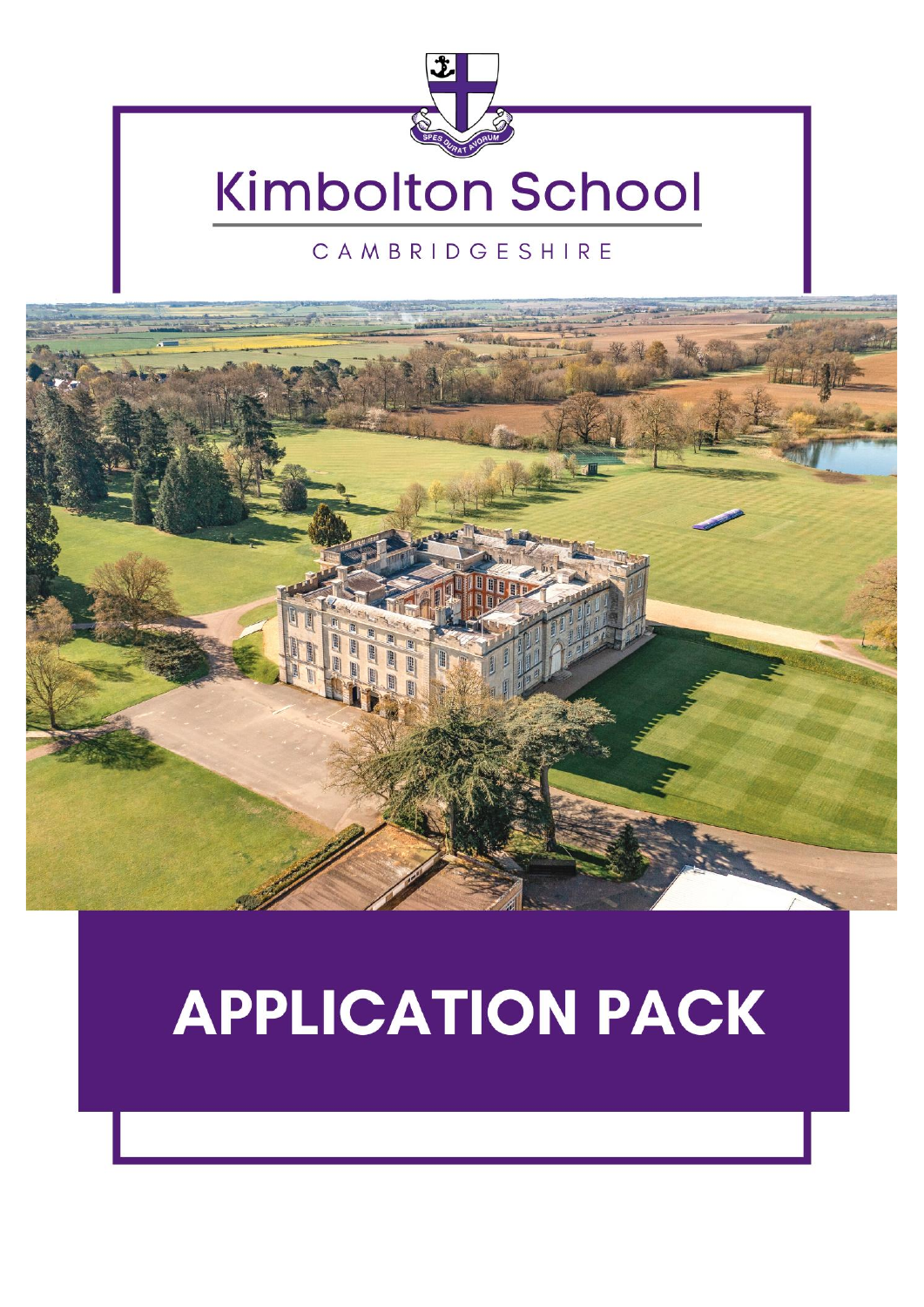## **CONTENTS**

- Welcome
- The School
- Commitment to Safeguarding

RUM

**SPES OU** 

- The Role
- Key Responsibilities
- Person Profile
- Terms and Conditions
- **Method of Application**
- **Notes**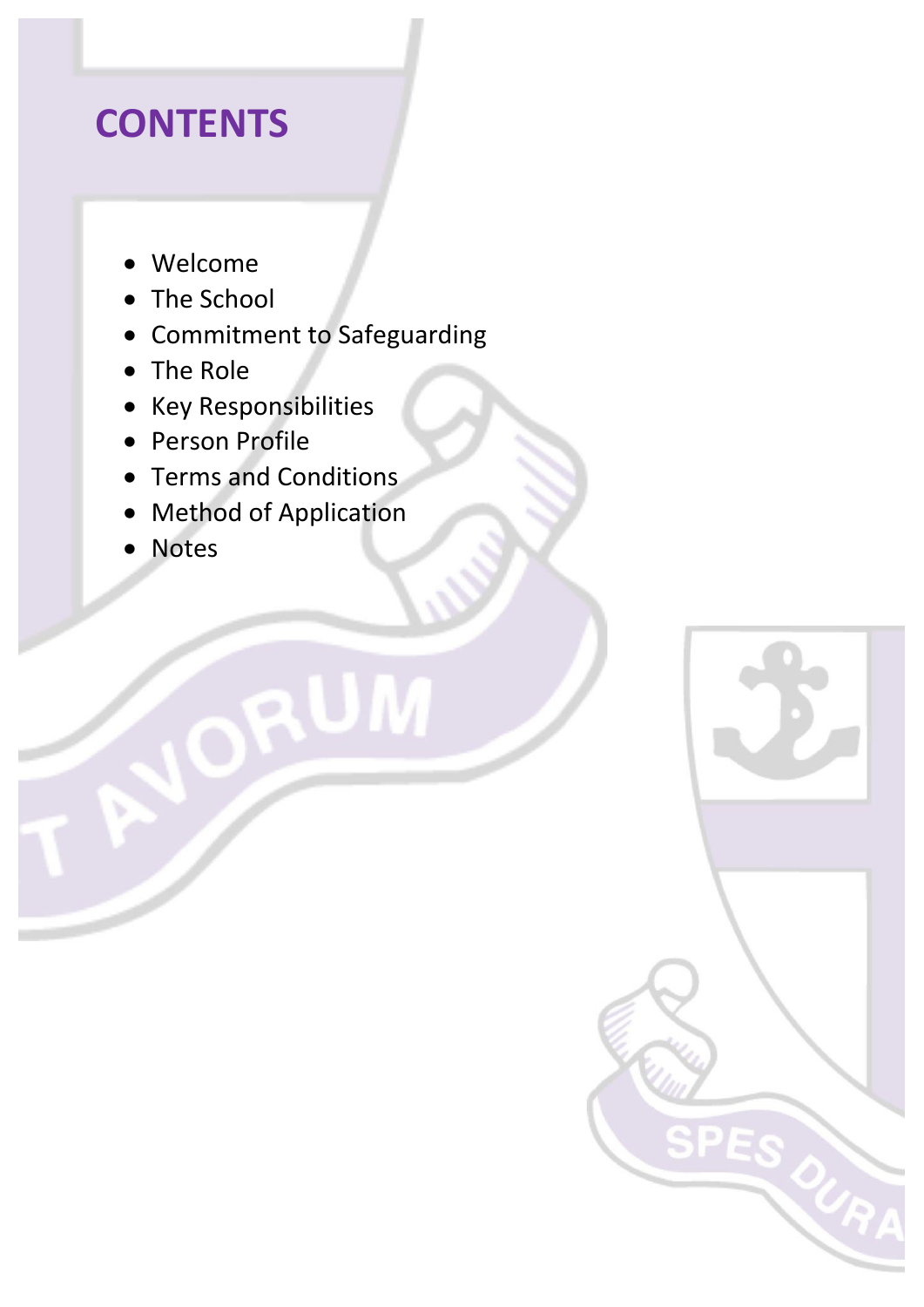## **Welcome**

Kimbolton School is committed to recruiting, developing and retaining high calibre teaching and nonteaching staff for our outstanding [HMC school.](http://www.hmcteachingcareers.org.uk/) All our staff, regardless of role, play an important part in the provision of our first-class education.

#### Teaching Staff

We employ teachers who are conscientious, imaginative and committed to educating the whole person. Our continuous professional development scheme provides all academic staff with an opportunity to reflect on their practice and continue to develop their teaching and pastoral skills to the benefit of all pupils. We expect teachers to be fully involved in the extra-curricular life of our school too, encouraging pupils in their wider development through music, sport, drama, art, CCF, clubs, societies and trips. Sometimes these are out-of-hours, at weekends or during school holidays.

### Non-teaching Staff

Our non-teaching staff fill a wide variety of roles, both part-time and full-time and some of them termtime only. They are very much part of our wider team and contribute to, and benefit from, the happy and positive feel of our school.

The School recognises that an important element in safeguarding our pupils is a robust recruitment process that incorporates measures to deter, reject, or identify people who might abuse children, or who are otherwise unsuited to work with them. In addition, recent government guidance, "Safeguarding Children – Keeping Children Safe in Education Sept 2021, specifically Part 3", as well as specific guidance from the National Minimum Standards for Boarding Schools, help to form the basis of school policy. For further information about Kimbolton School's commitment to Safer Recruitment, please visit our Policies page to read our Safe Recruitment Policy at [www.kimbolton.cambs.sch.uk/policies.](http://www.kimbolton.cambs.sch.uk/policies)

You will find in this Application Pack further details about this exciting opportunity to join our friendly and enthusiastic staff team. Please refer to the Method of Application for details on how to apply. We look forward to hearing from you.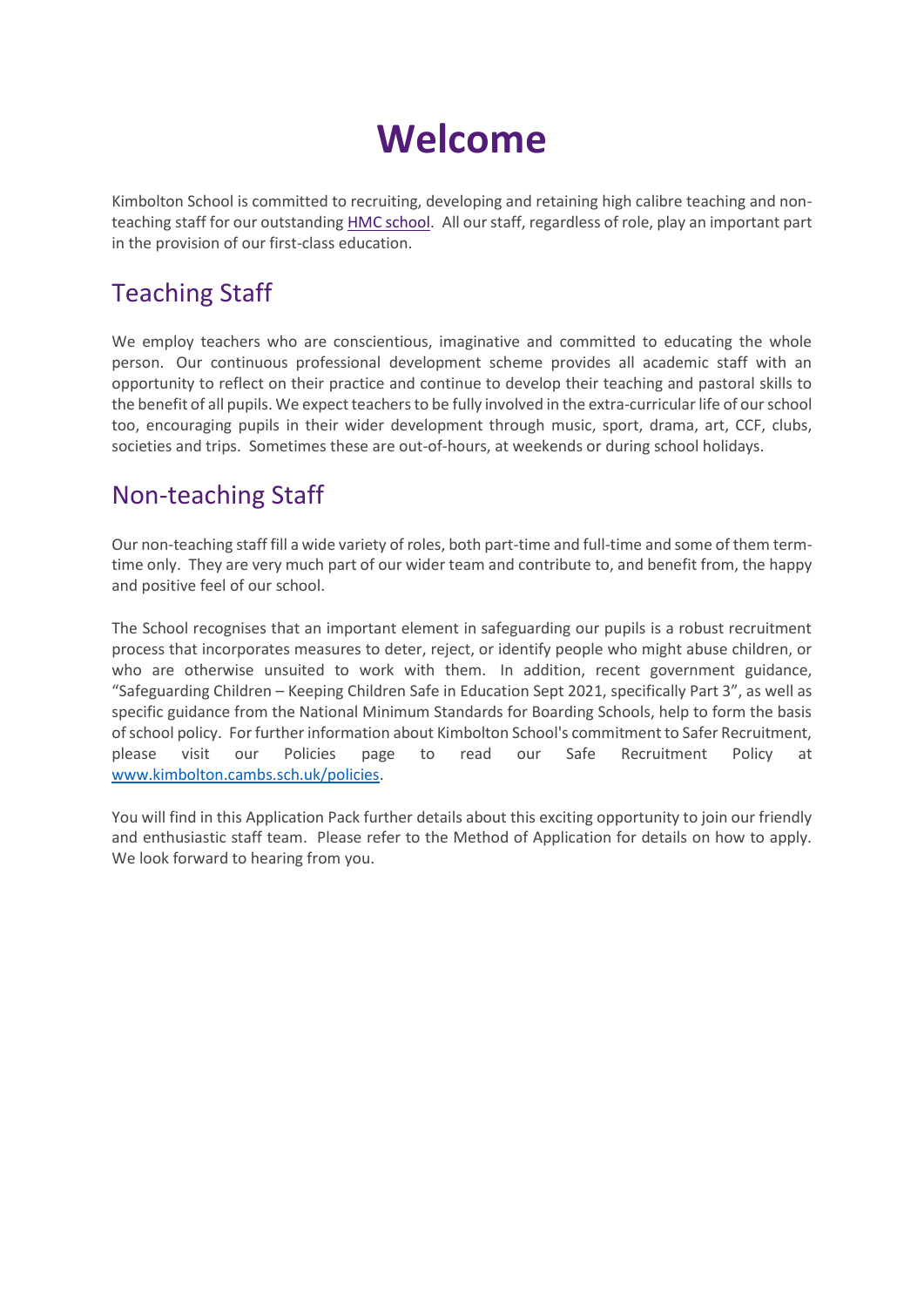

## **Food Service Assistant**

#### **Required as soon as possible**

### The School

Kimbolton School was founded in 1600 and is situated in 100 acres of grounds in the West Huntingdon town of Kimbolton. The School currently educates over 1,000 children aged 4-18 in a co-educational, predominantly day environment, although there are approximately 50 boarders. The Senior School is located around Kimbolton Castle while the Preparatory School is housed to the west of the village on the original Grammar School site. The School employs approximately 400 staff and also owns a subsidiary company, Kimbolton School Enterprises, which transacts all non-charitable trading activity.

Further information about the School can be found on the School website at [www.kimbolton.cambs.sch.uk.](file:///C:/Users/sjm2/Desktop/HR/www.kimbolton.cambs.sch.uk)

#### Commitment to Safeguarding

Kimbolton School is dedicated to safeguarding and promoting the welfare of its boarding and day pupils, regardless of age, ability, race, culture, religion, sexuality or class. Safeguarding is integrated into the School ethos. It is the duty of all members of staff including full-time, part-time and volunteers, both teaching and support, to play an active role in ensuring the safety and promoting the welfare of the children in the School's care. Safeguarding is everyone's responsibility.

#### The Role

The Kimbolton catering team, under the guidance of the Executive Chef, deliver meals for around 1,100 pupils and staff on a daily basis during term time. The team also deliver breakfast, lunch and dinner for the school boarders, to include weekends (term time only).

Whilst the school feeding is the key focus to a working day, there are also hospitality and fine dining dinners within the Castle State rooms. Once the school term finishes, the kitchen team host weddings and other celebratory parties to the public in the Castle State rooms and within the fabulous grounds.

The Food Service Assistant will be required to assist generally with the preparation, service, distribution of goods and cleaning of the department to comply with Kimbolton School standards.

### Key Responsibilities

• To comply with all the appropriate legal requirements in the kitchen and service areas.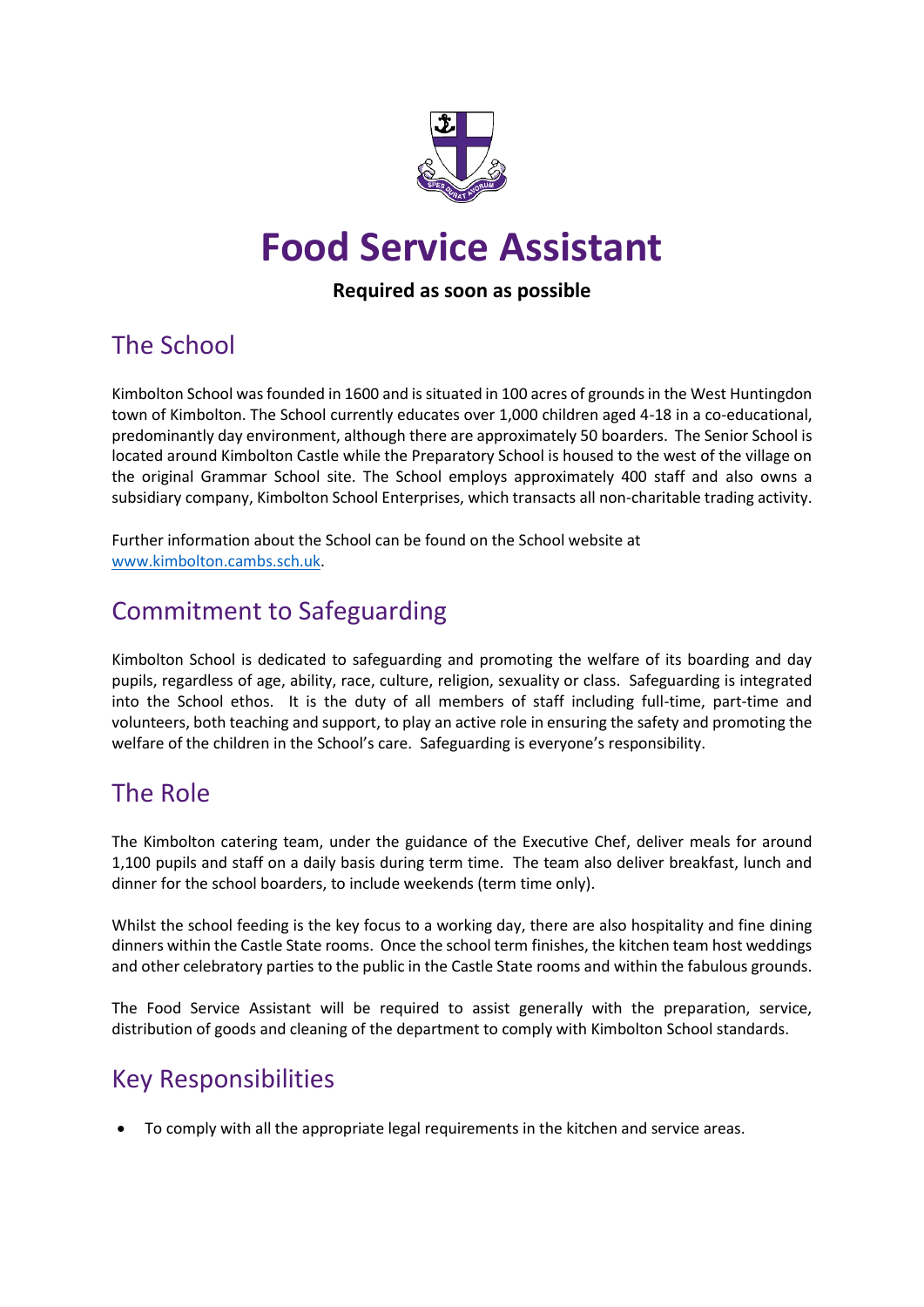- To assist, as directed, with all aspects of preparation and presentation of the food to the Kimbolton School standard.
- To organise the 'mise en place' of the Function Rooms.
- To undertake all aspects of cleaning equipment, ie pots and pans, cutlery, crockery and glassware to a high standard of cleanliness, with health and safety regulations observed at all times.
- To ensure tables are left as clean as is reasonably practical.
- To assist in loading service counters as and when directed, and to ensure sufficient supplies throughout the service period.
- To ensure a high standard of personal and general cleanliness and hygiene to comply with the statutory and Company regulations.
- To receive any training as is necessary to maintain standards in the unit.
- To attend to any reasonable request by management.

#### Person Profile

We seek to appoint a presentable person who will operate with integrity and sensitivity. The person will need to be able to think on their feet and have a high degree of common sense. They will also need to be flexible and committed to the cause and often prepared to go beyond the call of duty.

#### Terms & Conditions

| Responsible to: | Front of House Manager                                                                                                                                                                                                   |                                                                 |                                                                          |  |
|-----------------|--------------------------------------------------------------------------------------------------------------------------------------------------------------------------------------------------------------------------|-----------------------------------------------------------------|--------------------------------------------------------------------------|--|
| Liaise with:    | Chefs, Catering Staff and Customers                                                                                                                                                                                      |                                                                 |                                                                          |  |
| Hours of work:  | 34.75 hours per week                                                                                                                                                                                                     |                                                                 |                                                                          |  |
|                 | 0930 hrs - 1530 hrs for 4 days<br>0930 hrs - 1900 hrs for 1 day<br>0900 hrs - 1700 hrs every alternate Sunday<br>All breaks are unpaid and are to be taken as agreed with the line manager.<br>Term time only - 36 weeks |                                                                 |                                                                          |  |
| Remuneration:   |                                                                                                                                                                                                                          |                                                                 |                                                                          |  |
|                 | <b>Age related Rates</b>                                                                                                                                                                                                 | <b>Excluding holiday pay</b>                                    | Including holiday pay                                                    |  |
|                 | Under 18                                                                                                                                                                                                                 | £6.56                                                           | £7.48                                                                    |  |
|                 | 18 to 20                                                                                                                                                                                                                 | £7.35                                                           | £8.38                                                                    |  |
|                 | 21 and over                                                                                                                                                                                                              | £9.59                                                           | £10.94                                                                   |  |
| Pension:        |                                                                                                                                                                                                                          | scheme subject to the rules of auto enrolment and postponement. | Kimbolton School operates a membership of a defined contribution pension |  |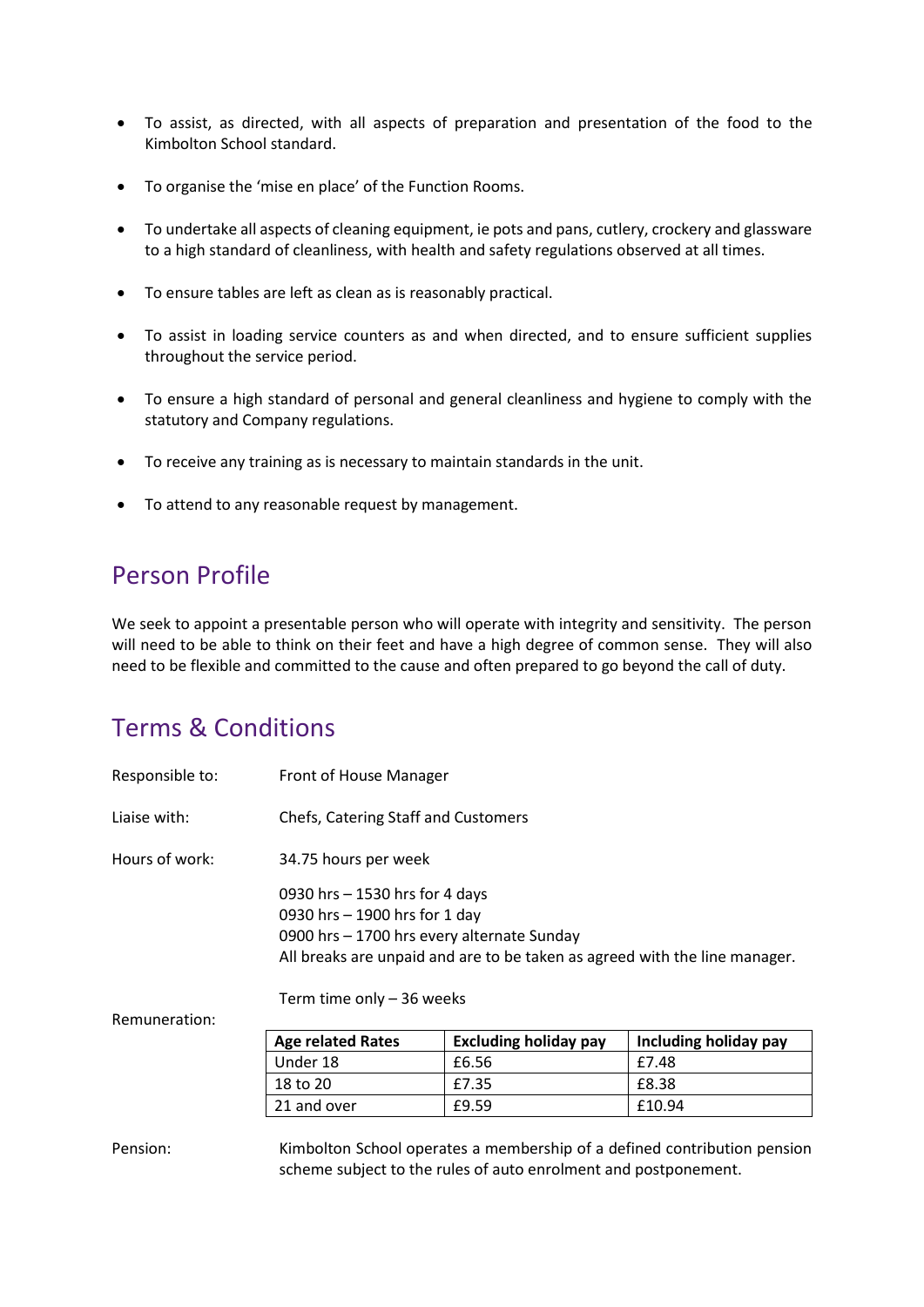| Other benefits: | Free onsite car parking; free lunch time meals during term time; free access to<br>a fully equipped Gym and Swimming Pool; cycle to work scheme. |  |  |  |
|-----------------|--------------------------------------------------------------------------------------------------------------------------------------------------|--|--|--|
| Referees:       | The names and addresses of two professional referees are required. Referees                                                                      |  |  |  |

will not be contacted without the permission of the applicant.

#### Method of Application

Please email a letter of application, together with the completed Application Form and the Supplement to the Application Form to:

Human Resources, Kimbolton School, Kimbolton, Huntingdon, Cambridgeshire PE28 0EA at [recruitment@kimbolton.cambs.sch.uk.](mailto:recruitment@kimbolton.cambs.sch.uk)

**The closing date for applications is: 9.00am Monday 13th June 2022 Interviews may be held before the closing date**

**Kimbolton School is committed to the highest standards of safeguarding and implements a rigorous and robust recruitment process that gathers and evaluates child protection relevant evidence about candidates. All posts are subject to satisfactory completion of an enhanced DBS check and proof of right to work in the UK. Please note that Kimbolton School does not have a sponsored Licence to recruit non UK workers and therefore all candidates are expected to be able to work in the UK.**

#### **Notes**

The post holder is required to operate within school policies and procedures, including Health and Safety.

Kimbolton School is an equal opportunities employer.

Kimbolton School operates a No Smoking policy on the Estate.

Under the Guidelines Safeguarding Children: Safer Recruitment and Selection in Education Settings June 2005, Kimbolton School reserves the right to request age related information from the candidate.

Kimbolton School is committed to safeguarding and promoting the welfare of children and applicants must be willing to undergo child protection screening appropriate to the post. It is an offence for any organisation to offer employment that involves regular contact with young people under the age of 18 to anyone who has been convicted of certain specified offences, or included on lists of people considered unsuitable for such work held by the Department of Education. It is also an offence for people convicted of such offences to apply for work with young people. The successful candidate is subject to satisfactory completion of an Enhanced Disclosure from the Disclosure and Barring Service before the appointment is confirmed. This check will include details of cautions, reprimands or final warnings as well as convictions. Further information about the Disclosure scheme can be found at [www.gov.uk/government/organisations/disclosure-and-barring-service.](http://www.gov.uk/government/organisations/disclosure-and-barring-service) All employees will be expected to abide by the School's Safeguarding Code of Conduct and will attend Safeguarding training.